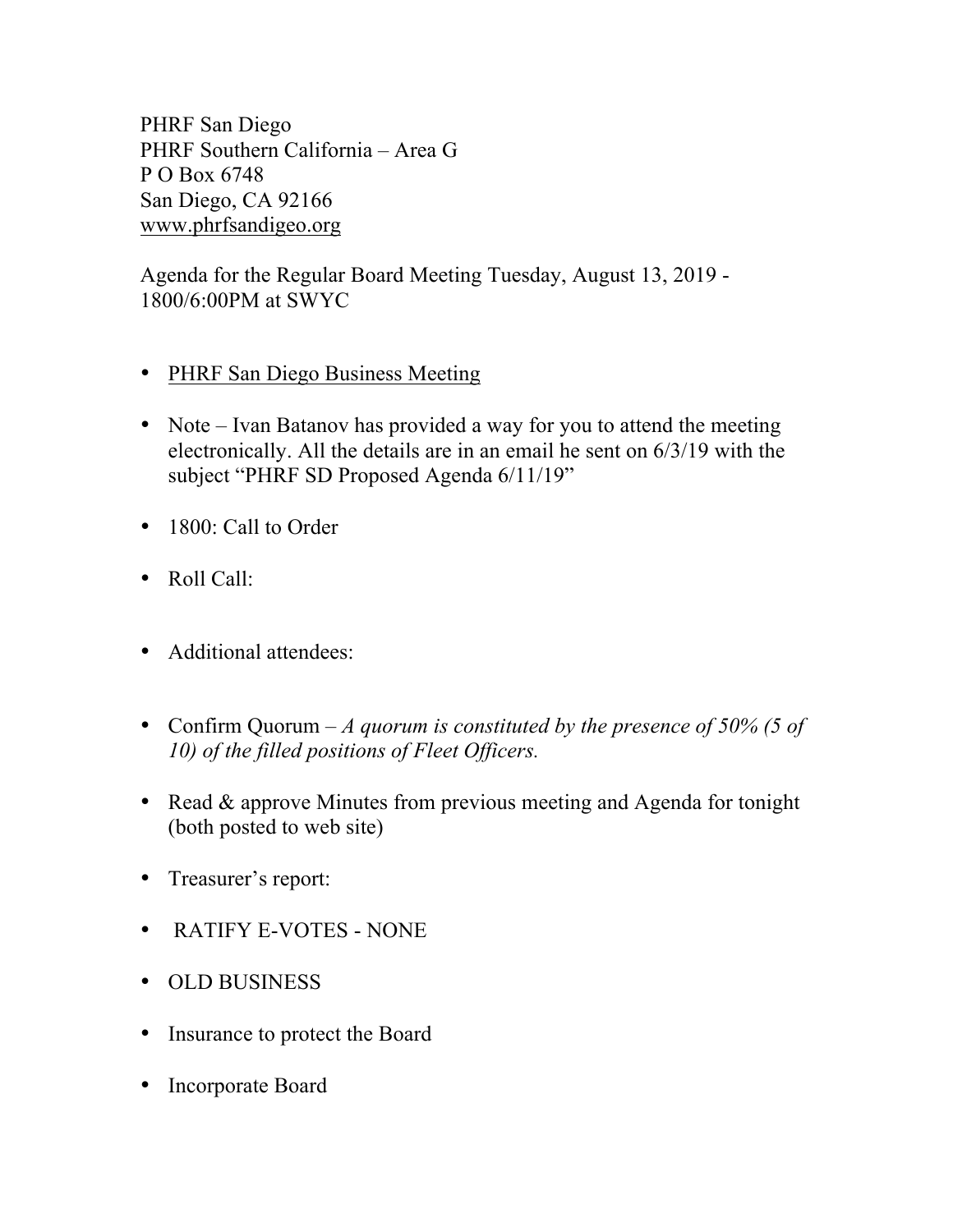- NEW BUSINESS NONE
- STANDING REPORTS
- Fleet Chairman:
- Vice Chairman:
- Chief Handicapper:
- Fleet Secretary:
- Roster Secretary:
- Data Systems Officer:
- Public Relations:
- Fleet Scorer:
- Treasurer:
- Past Fleet Chairman:
- Next Meeting: September 10, 2019
- Adjourn PHRF San Diego Business Meeting
- 1900 HANDICAPPING BUSINESS MEETING
- Call to Order: 1900
- Additional attendees:
- Handicappers:
- Confirm Quorum *A quorum is constituted by the presence of a quorum of the Executive Board plus representation by a minimum of 3 SDAYC member clubs and a minimum of 3 of the current classes. The Fleet Executive Board can be counted for the purpose of ensuring representation of either the 3 SDAYC member clubs or the 3 classes.*
- RATIFY E-VOTES NONE
- TEMPORARY RATINGS ABOUT TO EXPIRE *A Temporary Rating may be provided by Chief handicapper in the event a handicap is requested to race in an upcoming race which will take place before a*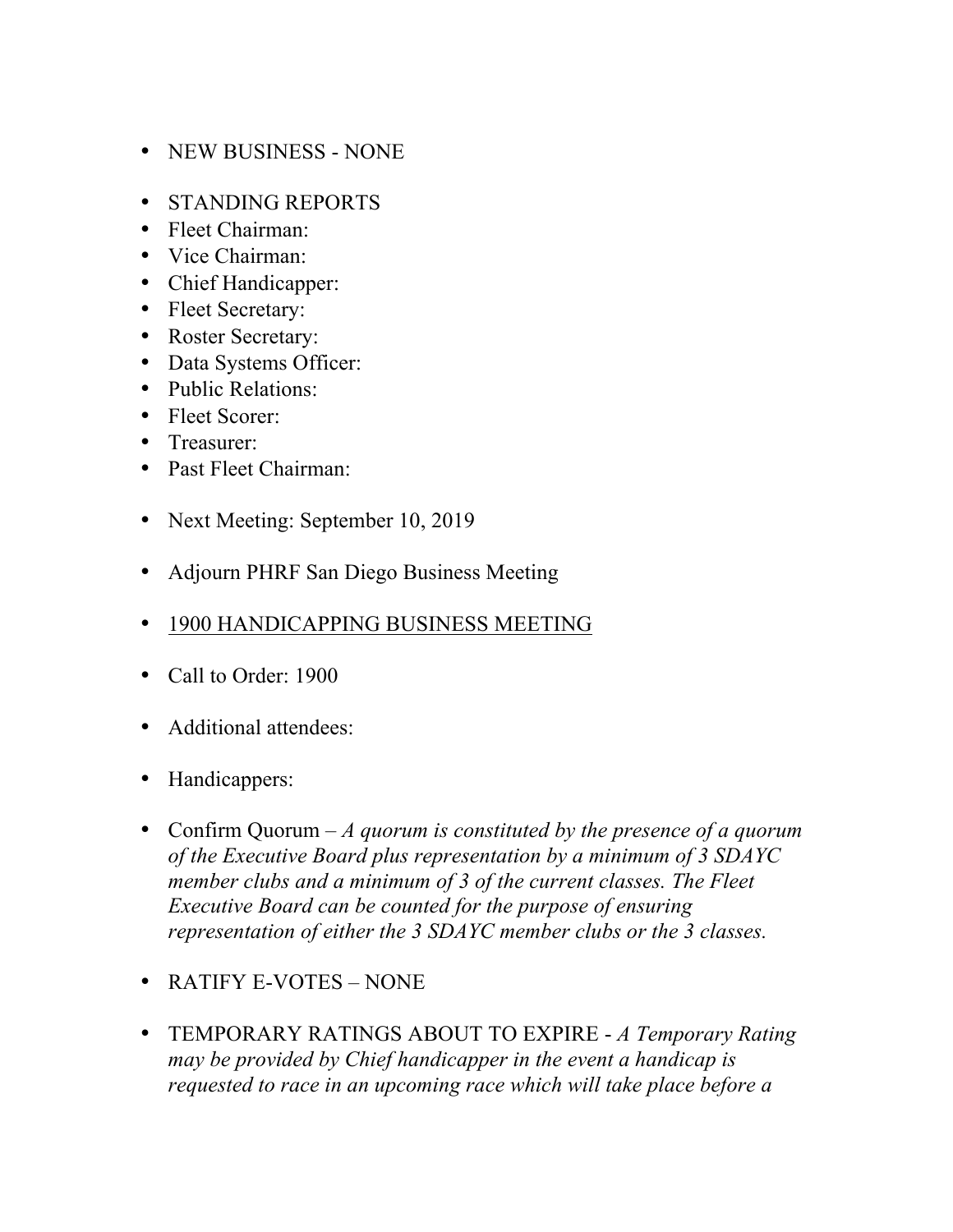*meeting, and the board is unable to vote on the rating (Prior to race). The request should be email approved or voted on at next board meeting to make permanent. In the event at a board meeting where an owner has submitted an application, fees are paid, but the Board believes it does not have sufficient data or information to accurately rate a boat, a Temporary rating may be provided with the understanding the owner should submit race results during the three months to show data, to verify the Temporary Rating. Temporary rating may be adjusted after review of results. In the event the data is not provided the temporary rating will be considered expired at the end of 120 days. A new complete application (Minus Fees) will need to be presented to board to have the boat considered again for a PHRF certificate. The Chief Handicapper may, at his or her discretion, renew the Temporary Rating twice.*

- Beneteau Oceanis 35.1, Wayfinder, 153/153/153, 08/14/19
- Beneteau 331, Nauti Cal, 159/159/159, 08/19/19
- Hobie 33 MH, Sizzle, 87/72/69, 09/09/19
- Davidson TP52, Pendragon, -55/-58/-64, 10/07/19
- M Boats Soto 40, Zero Gravity, *-3/-9/-12 10/07/19*
- Dencho Kernan 44, Volpe, -24/-36/-42, 10/07/19
- Bavaria 42, Audeamus, 120/114/114, 10/07/19
- Westerly IC37, Pacific Yankee, 12/6/0, 10/07/19
- Katey Krogen Cutter, Pie in the Sky, 228/228/228, 10/17/19
- RATING REVIEW
- American Girl, 60, Alerion Express 28 M